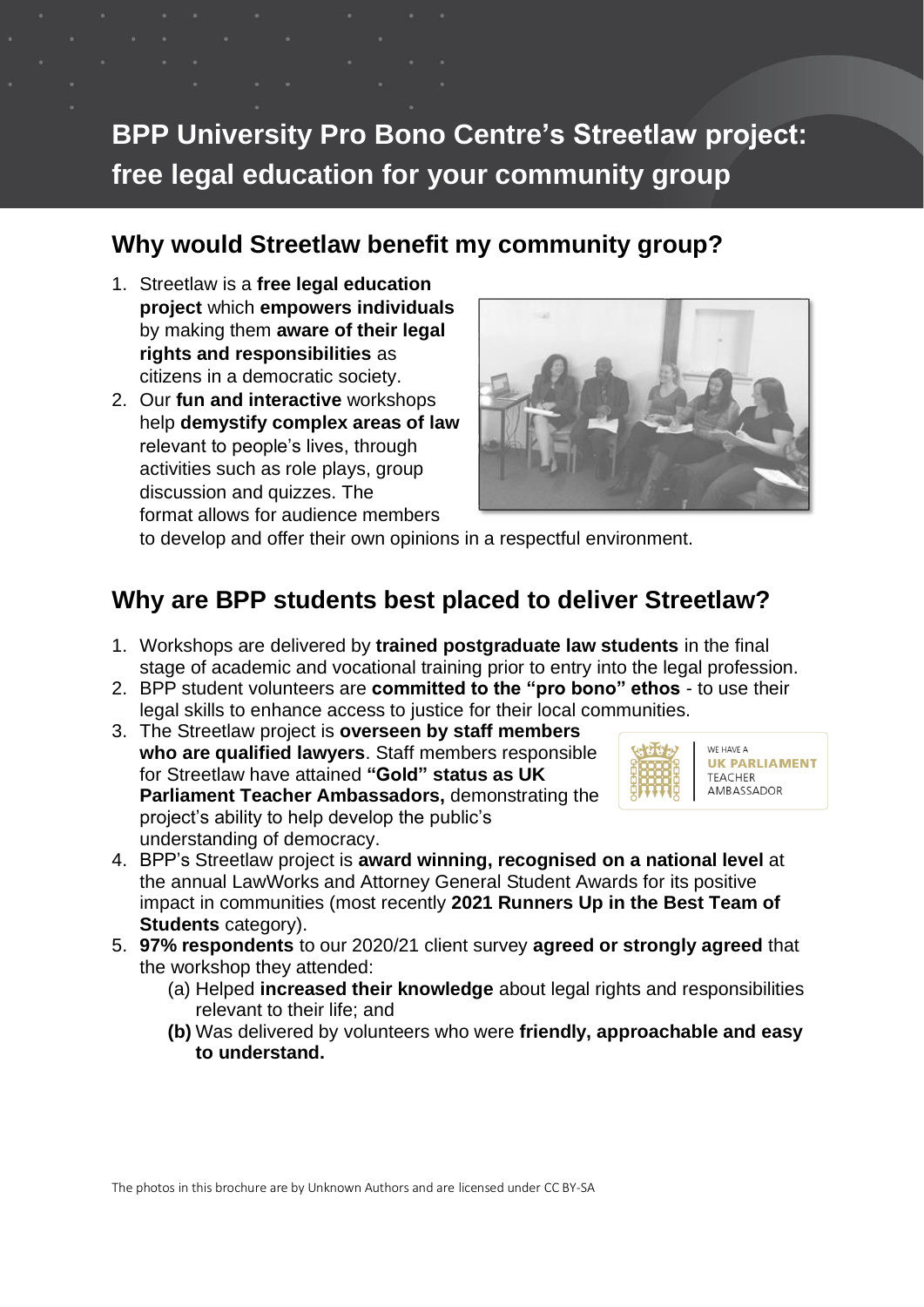#### **How does Streetlaw work?**

- Streetlaw workshops are **available for delivery** by a group of trained student volunteers either:
	- **(i) in person at your venue; or**
	- (ii) **online** with either:



- (a) individual access to devices (e.g. computer; smartphone); or (b) group access to a shared device (utilising a venue staff member
- as facilitator).
- Workshops **usually last 45 – 90 minutes** to fit into your group's timetable.
- All we require from you is that a **member of your staff is present** during the workshop.
- **Face to face delivery** is only available in locations commutable from city centres where BPP University Law Schools are based: **Birmingham; Bristol; Manchester; Leeds; London (Holborn & Waterloo)**
- Online workshops for all other clients are delivered via **Microsoft Teams** meetings. There is no requirement for you to download specific software downloaded onto your device to participate.
- To facilitate requests (provided clients have access to technology) we may also recommend online provision for locally based clients due to e.g. volume or timing of workshops requested.

## **What Streetlaw workshops are available?**

| <b>Avoiding Common</b><br>Scams                        | Employment rights:<br>the basics<br>POPULAR                  | Intellectual<br>Property                                                   | Sexual consent*                                                                                     |
|--------------------------------------------------------|--------------------------------------------------------------|----------------------------------------------------------------------------|-----------------------------------------------------------------------------------------------------|
| Common Landlord<br>& Tenant Disputes<br><b>POPULAR</b> | Employment rights<br>for Working Parents<br>/ Mothers        | <b>Keeping Your Kids</b><br>Safe Online [2hrs]                             | Social Media Use and its<br>impact on your employment                                               |
| <b>Consumer Law</b>                                    | Employment rights:<br>Covid testing, jabs<br>and jobs        | <b>Knife Crime</b>                                                         | Stop and Search<br>POPULAL                                                                          |
| Domestic Abuse*                                        | <b>Female Genital</b><br><b>Mutilation</b>                   | Legal steps to take<br>after a family<br>member dies                       | Your online behaviour and the<br>law (criminal and civil offences<br>re: social media/internet use) |
| <b>Discrimination</b><br>(general or<br>disability)    | <b>Forced Marriage</b>                                       | Legal issues after a<br>relationship ends<br>(marriage or<br>cohabitation) | Wills and Lasting Powers of<br>Attorney                                                             |
| Disclosing<br>Convictions                              | <b>Getting Your Voice</b><br>Heard (voting and<br>petitions) | <b>Protest</b>                                                             |                                                                                                     |
| <b>Drugs</b>                                           | Having Contact with<br>Your Children                         | Redundancy                                                                 |                                                                                                     |

A synopsis of any topic is available upon request.

\*indicates only available for in-person delivery due to nature of topic, format or length